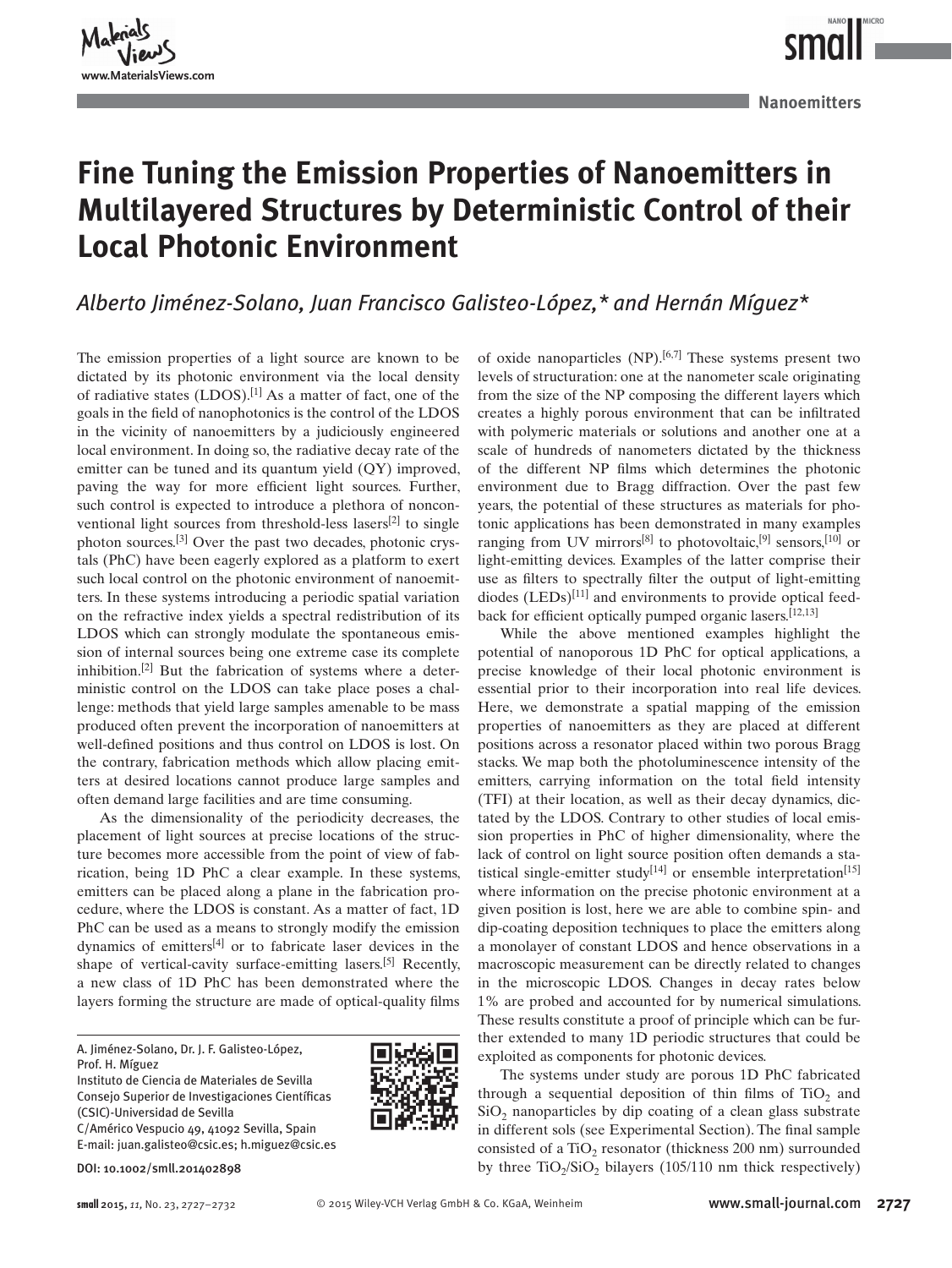



Figure 1. Diagram showing the fabrication procedure of a resonator combining dip and spin coating. a,b) SEM images obtained with backscattered electrons of two samples with a monolayer of spheres (pointed by arrow) placed at two different spatial positions within a resonator (highlighted by dashed lines). Scale bars correspond to 300 nm. Insets show same sample at lower magnification. Dark (bright) regions correspond to SiO<sub>2</sub>  $(TIO<sub>2</sub>)$  films.

on each side (see **Figure 1** ). Nanoemitters in the shape of dye-doped polystyrene (DPS) spheres (Thermo Scientific) with a diameter of 25 nm were included within the resonator by stopping the dip coating at a given stage of the growth and depositing a mixture of  $TiO<sub>2</sub>$  NPs and DPS nanospheres by spin coating. This yielded a monolayer of nanoemitters whose position within the resonator could be controlled by interrupting the dip coating at different stages of the process. The resulting DPS monolayer was embedded within a  $TiO<sub>2</sub>$ film, which restricts its proximity to the resonator edges to 50 nm (Figure 1). Employing this combination of spin- and dip-coating techniques, samples where the emitting layer was placed at seven different positions within the resonator were fabricated.

The ratio  $DPS/TiO<sub>2</sub>$  in the mixture to be dip-coated was optimized in order to generate an emitting layer which could stand further dip-coating steps and yield a photoluminescence (PL) signal that can be detected. As mentioned above, the final conditions led to a DPS monolayer embedded within a TiO<sub>2</sub> film. The position of the spheres within the resonator can be extracted from field-emission scanning electron microscopy (FE-SEM) images obtained with backscattered electrons where it appears as a dark band within a lighter one corresponding to the TiO<sub>2</sub> film (see Figure 1). Reference samples were produced by depositing a  $TiO<sub>2</sub>$  layer by dip coating followed by spin coating deposition of a mixture of DPS and  $TiO<sub>2</sub>$  on a clean glass substrate.

**Figure 2** a shows the spatial and spectral dependence of the TFI together with the reflectance spectrum simulated employing a transfer matrix code (see Experimental Section) for a sample whose structural parameters were extracted from FE-SEM images. In the simulation, light enters the sample from  $X = 0$  nm and the TFI is concentrated within the cavity for those frequencies corresponding to the resonant mode. In a first stage, we measured the PL for samples having a monolayer of emitting nanospheres at different positions within the resonator. Evident changes in PL, as compared to a reference sample with a constant refractive index, are dictated by the fractional  $LDOS^{[16]}$  which accounts for those modes allowed for propagation along the detection direction. As the emitter layer is scanned across the defect we see both, regions of enhanced (Figure 2b) and suppressed (Figure 2c) PL. If we plot the ratio of the PL in the sample and in a reference system for a wavelength matching the defect state for all positions of the nanoemitter monolayer within the resonator (Figure 2d), we see a continuous evolution from enhanced PL at the resonator edges toward a minimum at the center. As expected, these measurements show a strong dependence of the PL with emitter position<sup>[16]</sup> which could not be observed if the emitters were distributed throughout the entire defect. As we have found variations of 4% in the resonator width of the different fabricated structures all data are presented in terms of relative position  $X_R$  within the TiO<sub>2</sub> cavity for comparison, where 0/1 corresponds to the edges and 0.5 to the center.

 Together with the experimental PL ratios we have extracted the TFI at the same relative positions within the resonator at which nanoemitters were placed, for a wavelength corresponding to the defect state at normal incidence (Figure 2e). While the overall trend is identical for experimental PL ratio and simulated TFI, discrepancies in absolute values are evident. Besides the fact that structural imperfections may introduce losses in the experimental case, the TFI cannot be directly compared with PL variations. The TFI shows the field distribution within the sample when illuminated with an external plane wave and is thus influenced by the coupling of the incoming beam to the sample. On the other hand, light emitted from the monolayer of nanoemitters cannot be described as a plane wave and a factor dealing with the outcoupling of the emitted light should be considered. Nevertheless, the overall trend is well reproduced.

 Next, time-resolved PL measurements were carried out on the same samples with monolayers of nanoemitters placed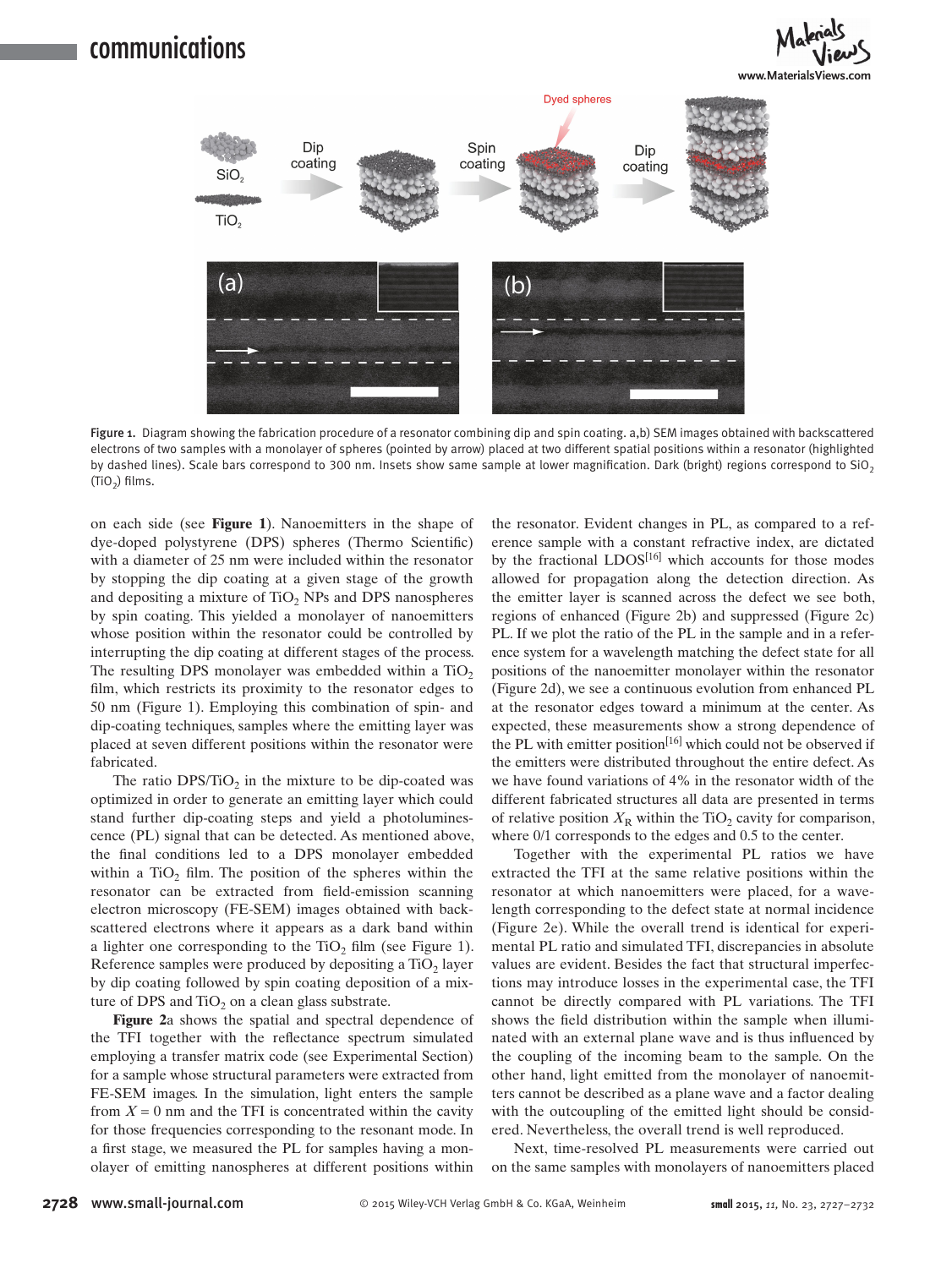

Figure 2. a) Total field intensity of a sample illuminated with a plane wave impinging from  $X = 0$  together with its reflectance spectrum (white line). Dashed lines denote the interfaces between NP layers. b,c) PL spectra of a reference sample (gray curve) and samples (black curve) with a monolayer of DPS spheres placed at one edge and at the center of the resonator respectively. d) Ratio between the PL in a reference sample and resonators containing a DPS sphere layer at different relative positions within the cavity for a wavelength corresponding to the resonant mode at normal incidence  $\lambda_0$  = 620 nm. e) Total field intensity for  $\lambda_0$  at the relative positions within the simulated resonator found in the fabricated samples.

at different positions within the resonator. PL was collected over a 5 nm spectral window (selected with a monochromator) centered at  $\lambda_0$ . Contrary to angular PL measurements discussed earlier, dynamic measurements carry information only of the local photonic environment of the sample, given that the chemical environment of the emitters remains constant as in our case, since dye molecules encapsulated within the polystyrene (PS) spheres sense the same chemical environment in the samples and the reference system.

Experimental decay curves were fitted with a normal distribution of decay rates rather than a single rate (see **Figure** 3a). An excellent fit with  $\chi^2$  in the 1.1–1.4 range was obtained in all cases. While in previous analysis of decay dynamics in 3D PhC the presence of a distribution of decay rates was associated with an ensemble of emitters located at different unit cell positions and hence probing a broad distribution of  $LDOS^{[17]}$  in our case it comes from the intrinsic narrow distribution characteristic of these spheres<sup>[18]</sup> and the fact that although they are located at planes of constant LDOS they have a finite diameter  $(25 \text{ nm})$  which means that LDOS is averaged over that distance. In other words, the sphere diameter sets the spatial resolution of this measurement. Such a resolution is remarkable taking into account that we are performing a macroscopic measurement with a pump beam with a  $0.9 \text{ cm}^2$  diameter. Further broadening of the decay distribution due to sample inhomogeneity was ruled out as no change in the reflectance spectra was observed as a probe beam with a 0.5 mm spot of a microscope-coupled Fourier transform spectrophotometer (Bruker IFS-66 FTIR) was scanned across the region of interest.

 The above dynamic measurement was performed for all fabricated samples. The lifetime was measured at the wavelength corresponding to the cavity mode at normal incidence so that enough PL signal was obtained. As mentioned earlier, such wavelength had a 4% variation between different samples due to small deviations inherent to the fabrication process. Figure 3b shows the mean value of the lifetime distribution  $\tau_0$  for samples having a monolayer of nanoemitters placed at different relative positions within the resonator. Here, a clear trend is observed with faster decays taking place close to the resonator edges. The full width at



Figure 3. a) Decay curve (gray dots) for a sample with a monolayer of spheres placed at the resonator's center together with a fit (black line) assuming a distribution of lifetimes. Bottom panel shows the residual of the fit. b) Mean value of the lifetime distribution for seven resonators having a monolayer of spheres placed at different relative positions.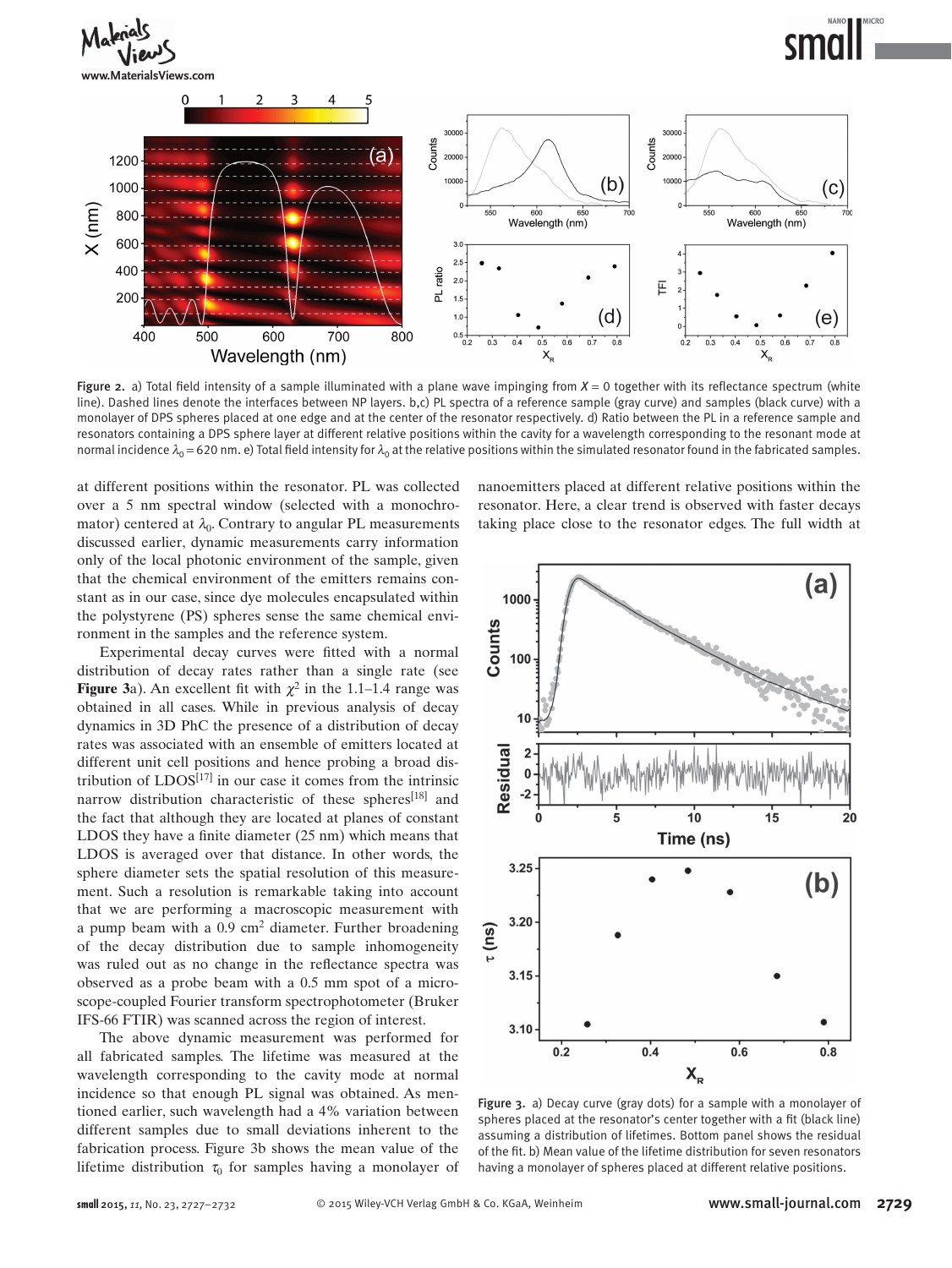### communications





Figure 4. a) Calculated decay rate as a function of wavelength and relative position of an isotropic dipole within a resonator. White dashed line represents the spectral position of the cavity mode at normal incidence. b,c) show, respectively, theoretical and experimental values for a wavelength corresponding to the defect state at different relative positions within the resonator.

half-maximum (FWHM) of the lifetime distribution had a value of  $1 \pm 0.15$  ns in all cases.

Experimental results were simulated with numerical finite difference in time domain (FDTD) calculations (see Experimental Section). **Figure 4** a shows a spatial map of the decay dynamics of an isotropically emitting dipole placed at different relative positions within the resonator. The decay rate of the dipole, Γ, is normalized to that of a reference dipole in a homogeneous medium having the refractive index of the TiO<sub>2</sub> cavity,  $\Gamma_0$ . Changes in the decay dynamics of the emitter can be directly related to changes in the LDOS within the resonator according to Fermi's Golden Rule.<sup>[1]</sup> The dynamics of the emitter are seen to vary across the resonator as previously predicted in ref. [19] following an analytical approach. The spectral position of the cavity mode at normal incidence is highlighted with a dashed line. We have extracted the ratio  $\Gamma/\Gamma_0$  at the different relative positions within the cavity corresponding to the fabricated samples (Figure 4b) for comparison with the experimentally measured (Figure 4c).

 Although the agreement between theory and experiment is outstanding in terms of the spatial trend and the relative changes observed in the decay rate ratio, some discrepancies are present. Experimental values are 10% larger in general than theoretical ones. The possibility of the DPS sphere layer (not considered in the simulation) modifying the resonator was ruled out as the refractive indices of PS (1.59) and the TiO<sub>2</sub> NPs film  $(1.61)$  are rather similar as compared to the  $SiO<sub>2</sub>$  films (1.2). The origin of this discrepancy is likely the reference decay rate used in each case to extract the presented ratio. While in the simulated system a large  $TiO<sub>2</sub>$ matrix surrounding the emitting nanospheres was considered  $(4 \times 4 \times 2.4 \mu m)$ , experimentally a nanostructured TiO<sub>2</sub> thin film (thickness  $\approx 50$  nm) embedding the spheres was used. The effective index surrounding the spheres in the experimental reference system is therefore lower than in the simulated case, which could account for a faster reference decay rate and thus an overall larger  $\Gamma/\Gamma_0$  ratio.<sup>[1]</sup>

 While emitters are usually introduced within cavities to enhance or decrease their emission dynamics, it is evident that both effects can be achieved within a given structure simply by changing the emitter's position within the resonator. Further, by changing the dipole emission wavelength by a few tens of nanometers a complete different trend can be observed (see Figure 4a) where the maximum decay rate lies at the center rather than the edges of the resonator. These changes in the measured total decay rate  $\Gamma = \Gamma_R + \Gamma_{NR}$ are due to modifications in the radiative component  $(\Gamma_R)$ , as the nonradiative one  $(\Gamma_{NR})$  remains unchanged, and also influence the QY of the emitters given by the radiative component of the total decay rate  $\Gamma_R/(\Gamma_R + \Gamma_{NR})$ . But such control on the emission dynamics of a dipole can only be exerted if its location within the resonator can be tailored with nanometer precision. Further, although a nanoemitter with a distribution of decay rates is employed in the present case, it is worth noting that changes in decay dynamics with a resolution below 1% can be probed by monitoring changes in the mean value of the distribution.

 While this is a proof of principle on how the local photonic environment of porous 1D PhC can be probed in the nanoscale employing a macroscopic measurement, its use can be extended to other systems where the potential to fabricate devices has been demonstrated such as aperiodic chirped structures.<sup>[12]</sup> Contrary to other single-emitter approaches on  $2D^{[14]}$  or 3D systems,  $^{[18]}$  or ensemble-averaged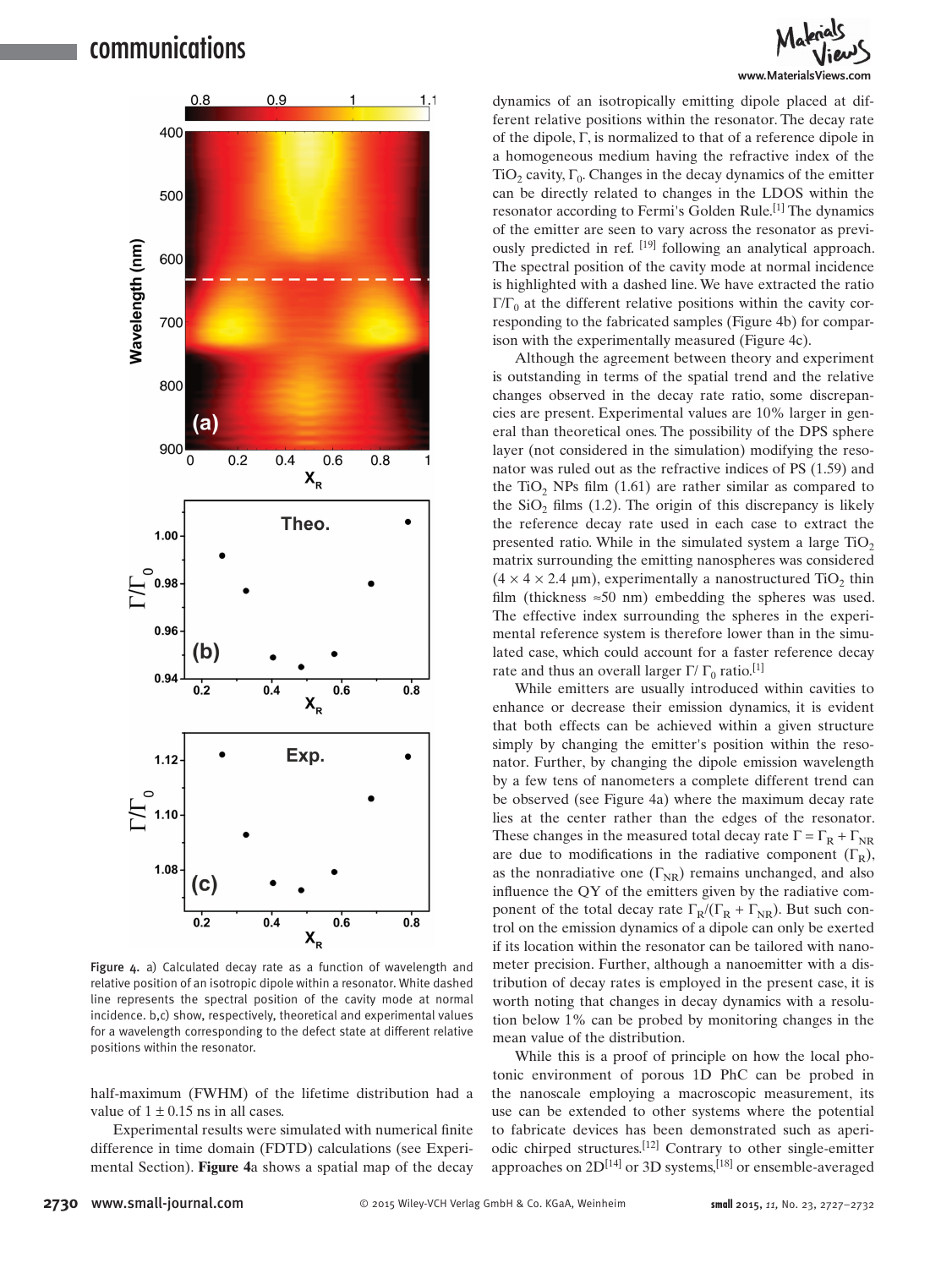

#### **www.MaterialsViews.com**

measurements<sup>[15]</sup> where strong changes in the decay dynamics of nanoemitters were observed without a precise knowledge on emitter position, here small  $\left($ <1%) variations of the decay rate can be probed and directly related to emitter positions separated by a few tens of nanometers.

 We have studied with nanometric spatial resolution the local photonic environment of porous 1D PhC containing optical microcavities. By introducing with a large degree of control a monolayer of organic emitters in the shape of dye doped polymeric nanospheres within the resonator, relative variations in their decay rate below 1% have been measured and associated with changes in the local photonic environment within the cavity. As mentioned above, deterministically modifying the radiative properties of the emitters in such small steps implies a fine tuning of their QY. While the spatial resolution is dictated by the sphere diameter (i.e., 25 nm) in principle the resolution is only limited by the pore size of the structure so one could resort to quantum-dots (QDs) or nanophosphors $[20]$  where spatial resolution could be reduced down to a few nanometers. Further, the present study can be extended to other layered nanoporous structures whose potential as optical elements such as cavity-less laser sources has already been demonstrated.<sup>[13]</sup>

### **Experimental Section**

Sample Fabrication: Nanoporous 1D PhC were prepared by successive dip coating of nanocolloids of TiO<sub>2</sub> (synthesized using a procedure previously described<sup>[7]</sup>, SiO<sub>2</sub> (LUDOX TMA, Aldrich), and dye-doped luminescent (absorption/emission maxima at 534 and 570 nm, respectively) polystyrene spheres with a 25 nm diameter (Thermo Scientific). The TiO<sub>2</sub>/SiO<sub>2</sub> NPs have an irregular/spherical shape<sup>[21]</sup> with average sizes of  $7/30$  nm and they form thin films of optical quality with an internal arrangement consisting of a random porous network.<sup>[22]</sup> The TiO<sub>2</sub> and SiO<sub>2</sub> sols were deposited over zero fluorescence microscope slides (Proscitech) using a dipcoater (Nadetech ND-R) with a withdrawal speed of 110 mm min<sup>-1</sup>. Both suspensions were diluted in methanol with concentrations of 1 wt%. Each layer comprising the structure is deposited in several steps of the same suspension (to increase the thickness layer resolution) with a waiting time of 10 s between dips to ensure solvent evaporation.

 The monolayer of DPS spheres was deposited within the optical cavity of the PhC by spin coating (Laurell WS-400) using 100 µL of a 2:8 mixture of TiO<sub>2</sub> NP and DPS spheres (both 1 wt%) with an acceleration ramp of 11 340 rpm $^{-1}$  and a final rotation speed of 1500 rpm. The deposition of the monolayer was completed in 60 s. The choice for the DPS/TiO<sub>2</sub> mixture allowed us to introduce the dyed spheres directly within the cavity in a controlled and homogeneous manner (as seen in the SEM images) in a way that they could stand subsequent dip-coating steps needed to grow the remaining photonic structure.

*Numerical Simulations*: The optical response of the photonic structure (i.e., reflectance/transmittance), as well as the total field intensity, were simulated with full wave vector calculations performed by using a transfer matrix formalism implemented in a code written in MatLab following the standard transfer matrix formulation.<sup>[23]</sup> The local photonic environment within the resonator

was simulated using a commercial FDTD software.<sup>[24]</sup> For the latter, a map of the decay dynamics of different dipoles placed within the resonator and separated 10 nm was carried out. Decay rates Γ were extracted from the imaginary component of the Green's function at the dipole location.<sup>[25]</sup> In order to simulate an isotropic dipole, the average between three orthogonal dipoles was obtained. Broadband emitting sources were simulated with a center frequency similar to that of the dyes embedded within the PS spheres. The refractive indices were estimated carrying out an analysis of the structure by simulating the reflectance spectra of the sample. In order to do so, the above mentioned code based on a combination of a transfer matrix method (to calculate the reflectance of each sample) and a genetic algorithm to search for the optimum fitting (maximizing the *r*2 value between the experimental and simulated spectra) was developed. The layer thicknesses were taken from the SEM analysis. From the obtained indices a porosity slightly above 50% for the nanoporous TiO<sub>2</sub> and SiO<sub>2</sub> films were obtained (corresponding to effective refractive indices of 1.61 and 1.2 for the TiO<sub>2</sub> and  $SiO<sub>2</sub>$  films, respectively).

*Optical Characterization*: The photoluminescence spectra of the DPS spheres in different samples was collected at near normal incidence (11.25°) using a commercial spectrometer (Fluorolog-3 Horiba Jobin Yvon) upon optical pumping with a fiber coupled tunable laser (Fianium SC400) delivering low power (mW) 900 ps long pulses. The pump conditions (normal incidence and  $\lambda_{\text{numn}} = 480 \text{ nm}$ ) were chosen so that no photonic effect (forbidden frequency intervals or band edges) affected the optical excitation. A built-in time correlated single photon counting module (Fluorohub) was used for time-resolved measurements.

*Structural Characterization* : FE-SEM images of cross sections of the films were taken with a Hitachi S5200 microscope operating at 5 kV.

#### *Acknowledgements*

 *The research leading to these results has received funding from the European Research Council under the European Union's Seventh Framework Programme (FP7/2007–2013)/ERC Grant Agreement No. 307081 (POLIGHT) and the Spanish Ministry of Economy and Competitiveness under Grant No. MAT2011-23593. We also thank CITIUS for help with FE-SEM characterization.* 

- [1] L. Novotny, B. Hecht, *Principles of Nano-Optics*, Cambridge University Press, USA 2006.
- [2] E. Yablonovitch , *Phys. Rev. Lett.* **1987** , *58* , 2059 .
- [3] J. Vučković, D. Fattal, C. Santori, G. S. Solomon, Y. Yamamoto, *Appl. Phys. Lett.* **2003** , *82* , 3596 .
- [4] G. Björk, S. Machida, Y. Yamamoto, K. Igeta, *Phys. Rev. A* 1991, *44* , 669 .
- [5] F. Koyama , *J. Lightwave Technol.* **2006** , *24* , 4502 .
- [6] D. Lee, M. F. Rubner, R. E. Cohen, *Nano Lett.* **2006**, 10, 2305.
- [7] S. Colodrero, M. Ocaña, A. R. González-Elipe, H. Míguez, Lang*muir* **2008** , *24* , 9135 .
- [8] J. R. Castro-Smirnov, M. E. Calvo, H. Míguez, Adv. Funct. Mater.  **2013** , *23* , 2805 .